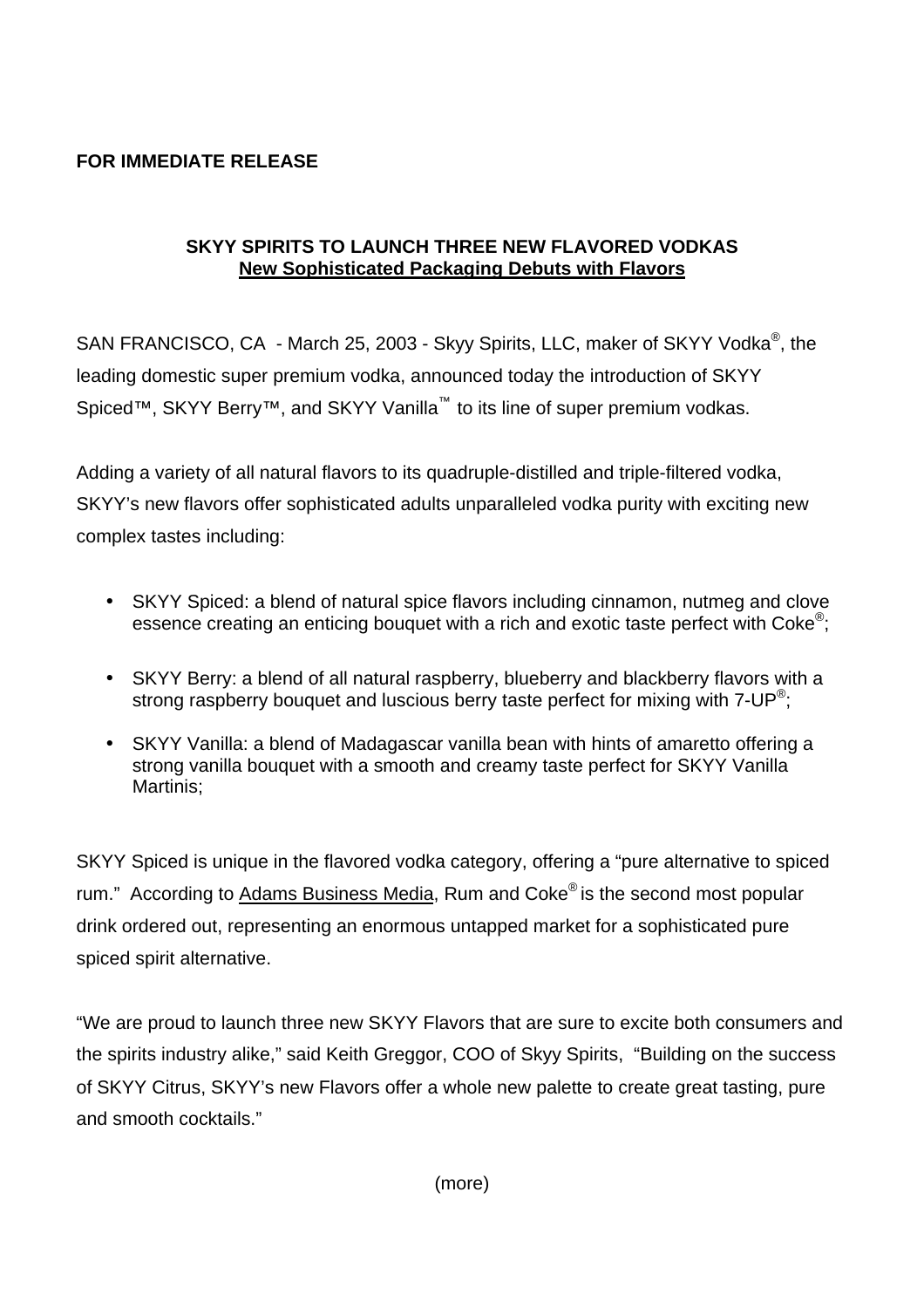# **New Packaging for Entire SKYY Line**

The flavors will debut SKYY's new ultra premium packaging. SKYY revolutionized the super premium vodka category ten years ago with the introduction of its signature cobalt blue bottle. The new packaging system now allows additional products to be added quickly with SKYY style and sophistication.

The entire SKYY line of vodkas including: SKYY Vodka, SKYY Spiced, SKYY Berry, SKYY Vanilla, and SKYY Citrus will feature the cobalt blue bottle with sophisticated new touches including a stylish new cap, sleek neck design and an elegant consumer-preferred silver SKYY logo for SKYY Vodka and color-coded logos for each flavor to clearly differentiate Flavors from the core brand.

"Consumers choose SKYY many times because of the cobalt blue bottle," added Greggor. "These stylish packaging changes reflect our commitment to be a brand leader in spirits packaging."

Pricing for the new flavors will be parity priced with SKYY Vodka and will begin hitting retail stores in April in 750 ML, 1L, 1.75L and 50 ML sizes. The new brands will be supported by aggressive marketing support including print and outdoor and on premise and off premise promotional support. Advertising for the new products will break shortly after the flavors debut in market.

# **New Flavors Signal Continued Strong Growth for Skyy Spirits**

The new flavors strongly position Skyy Spirits, LLC for future growth. Flavored vodka continues strong growth, up 33 percent in 2002 among premium vodka with Berry and Vanilla flavors growing 59 percent and 177 percent respectively (Source: AC Nielsen, F/D/L, YE 12/21/2002).

(more)